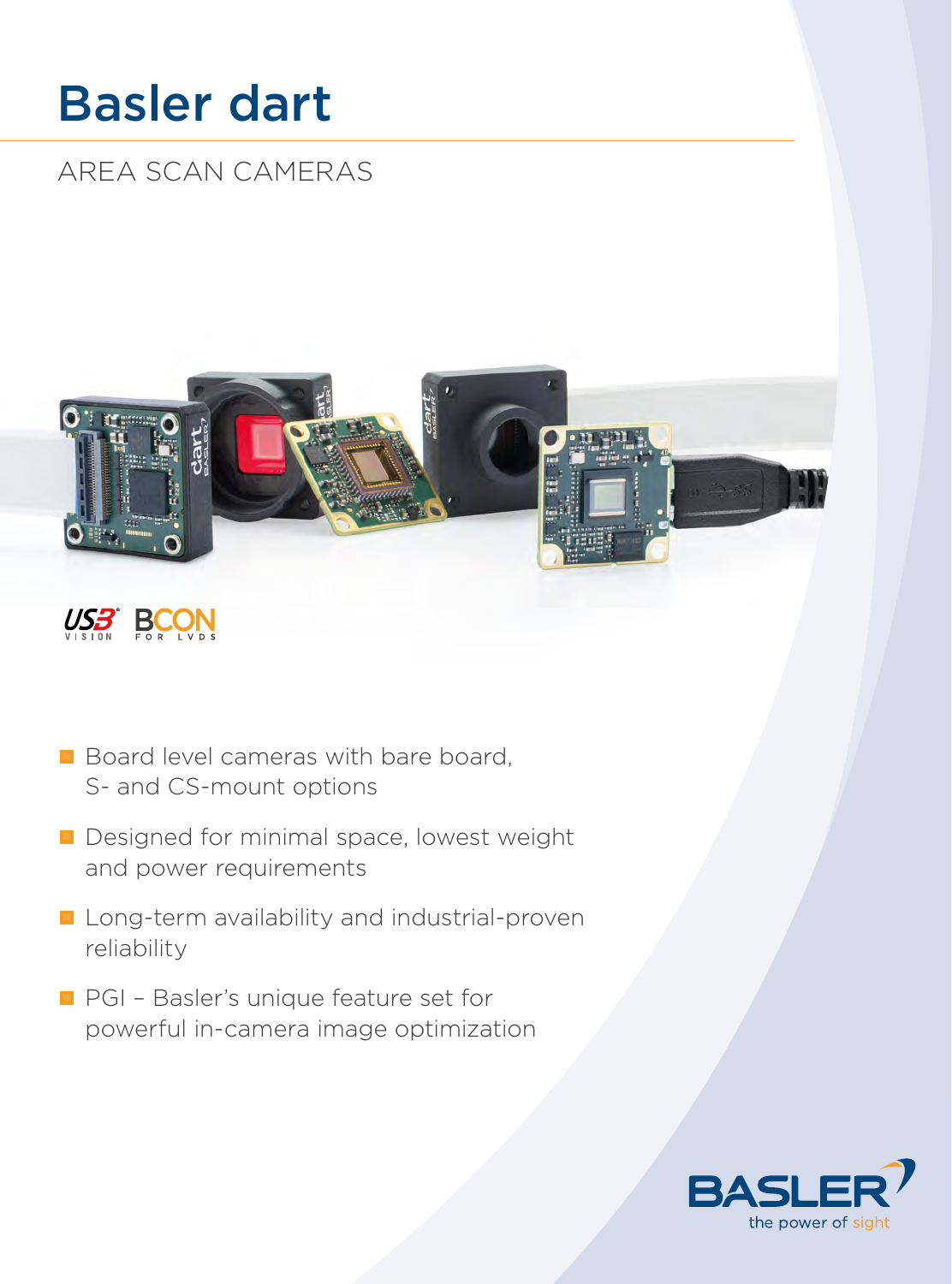### OVERVIEW

### Basler dart – Highly Flexible not only for Your Embedded Imaging Solutions

The Basler dart camera line has been developed to meet the requirements of a broad variety of vision applications. With its single-board design, this camera series offers the latest technology in a very small format. A distinctive combination of high quality and cost-effectiveness in development and product design allows us to offer you a starting list price of € 99. You can benefit from:

- Bare board model without any additional lens mount for highest flexibility
- **M12** / S-mount or CS-mount front for a wide variety of vision applications
- Sensors with resolutions from 1.3 to 5 MP as global shutter and rolling shutter versions in color and monochrome
- $\blacksquare$  Single cable solution with plug and play USB 3.0 interface or Basler's LVDS-based BCON interface – designed to meet your requirements for lean embedded vision architecture

With PGI, the dart camera offers a unique new feature set for a powerful in-camera image optimization. Even at full speed it improves the camera image, and combines improved 5 × 5 debayering, color-anti-aliasing, denoising and improved sharpness. As a result, you get the best pictures directly from your camera according to your settings without any additional processor load. Learn more at *[www.baslerweb.com/PGI](http://www.baslerweb.com/PGI)*.



The dart also offers separate in- and outputs for trigger or flash control, and a broad set of features. With its low power consumption, dart also reduces heat dissipation challenges.

### Your benefits include:

- Smallest board level cameras with extremely low weight and low power consumption
- USB3 Vision: Plug and play with a single cable solution compliant with industry standards
- Basler's LVDS-based interface BCON for challenging embedded technology requirements
- Field-proven Basler pylon Camera Software Suite with sophisticated drivers
- $\blacksquare$  Perfect price/performance ratio with starting list price of € 99
- **Excellent color reliability and image** adjustment features for color-critical applications

### Basler dart Power Packs – Easy-to-use Kits to Facilitate Development



Get acquainted with the dart series: The PowerPack dart USB for Evaluation is a plug and play evaluation kit including a Basler dart

USB camera. It is the right choice for you to:

- get familiar with camera properties and pylon SDK
- $\blacksquare$  evaluate the camera's optical performance

Both is also useful if you are planning an embedded vision solution with a dart BCON camera.

For smooth LVDS based integration of a dart BCON camera, Basler offers the PowerPack for Embedded Vision. This designated development kit with a Basler dart BCON and a processing board provides engineers with a sample integration including code examples for easier realization, adaption, and testing.

Both PowerPacks come with additional components such as a lens, cables, and the pylon Camera Software Suite.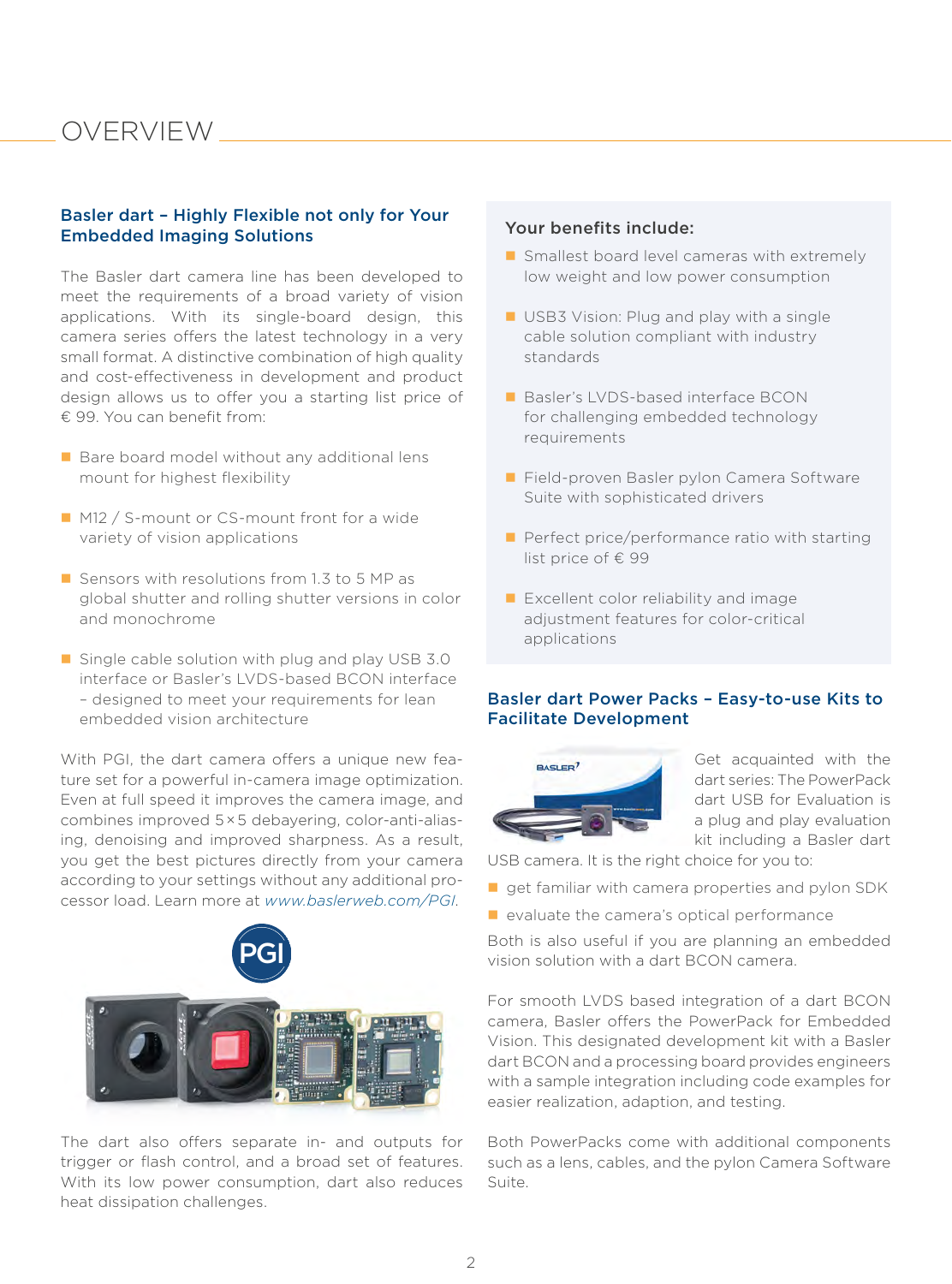### Basler pylon Camera Software Suite

The pylon Camera Software Suite operates with all Basler cameras – no matter what interface they use. It offers stable, reliable, and flexible data exchange between Basler cameras and computer systems: for Linux on ARM-based systems, but also on Windows, Linux and OS X on x86 – at a very low processor load.



The architecture of the pylon Camera Software Suite is based on GenICam Technology, which offers easy access to the newest camera models and the latest features. Changing an existing camera device in any application essentially becomes a plug and play process.

An easy-to-use set of tools lets you configure the camera's interface. Use the **pylon Viewer** to set camera parameters, to capture and display images, and to evaluate the camera. The pylon Camera Software Suite also contains a powerful SDK that supports any type of application development.

Besides other Basler camera interfaces like GigE Vision, IEEE1394 and Camera Link, pylon also supports the interfaces which are of particular interest for embedded vision applications: USB3 Vision and BCON for LVDS. For those applications, Basler's pylon for Linux is the ideal solution - for ARM-based as well as for x86-based embedded systems.

#### pylon for USB 3.0 interface

pylon contains a USB3 Vision Driver which fully supports the USB3 Vision standard. It allows the camera to use the full speed and bandwidth of USB 2.0 or USB 3.0 respectively for image transmission, while reducing resource load and using off-the-shelf hardware components. The easy-to-use pylon SDK is available for Windows, Mac OS X, and Linux (on x86/x64 and ARM-based systems) and allows the creation of applications in C, C++, and .NET languages (e.g. C#, VB.NET).

### pylon for BCON interface

The proven and user-friendly pylon Camera Software Suite also supports Basler's BCON for LVDS interface and is available for Linux on x86 or ARM-based systems. The programming interface for creating user-specific applications is identical to other interfaces, such as USB 3.0. This fact makes migrations from one camera model to another much easier.

Based on GenICam technology, the camera configuration is performed via the I²C bus of the Linux system. For this purpose, pylon introduces a new BCON Adapter API which needs to be implemented in order to let pylon communicate with the system's  $I^2C$  bus. A ready-to-use sample implementation is provided as binary as well as in source code – it can be used as-is without any modification or as a blueprint for a custom adapter implementation.

The BCON Adapter API also provides an interface for implementing the logic for grabbing images. Subsequently, pylon can be used without limitation, even for image data transfer. For the development kit with a dart BCON camera, a ready-to-use sample implementation is provided as binary and in source code. Image data transfer can also be implemented independently from pylon.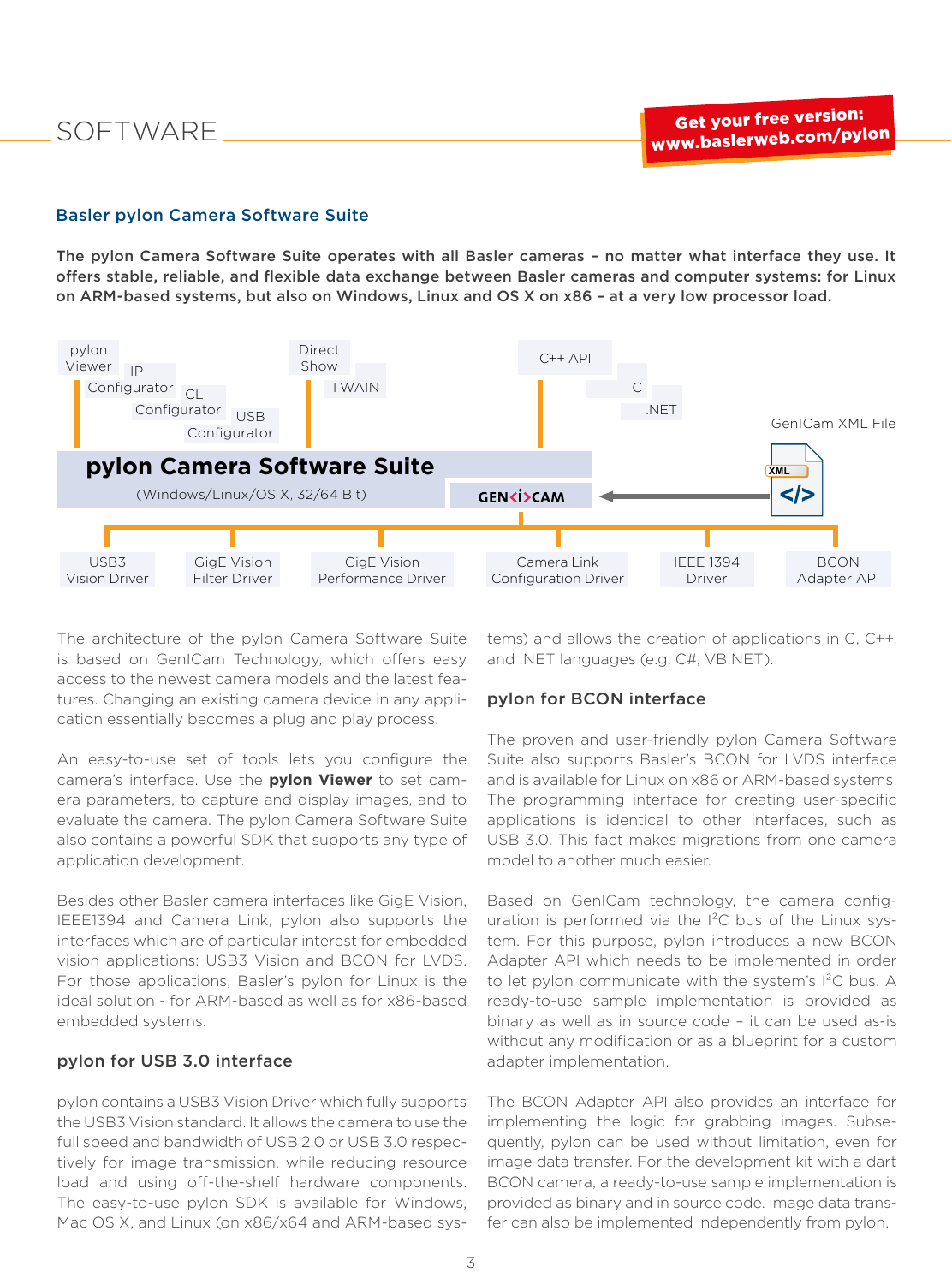### TECHNICAL DETAILS

### Basler dart with USB 3.0 Interface – Plug and Play for Easy Integration



The dart camera series offers two interface options to tailor to your system`s requirements. With the USB 3.0 interface, you can benefit from compliance with the international USB3 Vision standard and the upcoming next generation of camera interfaces.

All dart cameras with USB 3.0 interface provide camera data and power over only one cable. The high bandwidth of USB 3.0 technology enables the dart cameras to deliver high-quality raw picture and video data in full motion. Compressing data, which causes image quality loss, is not necessary. These models also offer backwards compatibility to USB 2.0.

With USB 3.0, you can be sure to enjoy an extraordinarily high transfer bandwidth, outstanding real-time capability, high stability and smooth fault handling, as well as simple integration with all machine vision applications.

Find more benefits of this interface on *[baslerweb.com/USB3](http://baslerweb.com/USB)*.



### Dimensions (in mm)

Bare board





CS-mount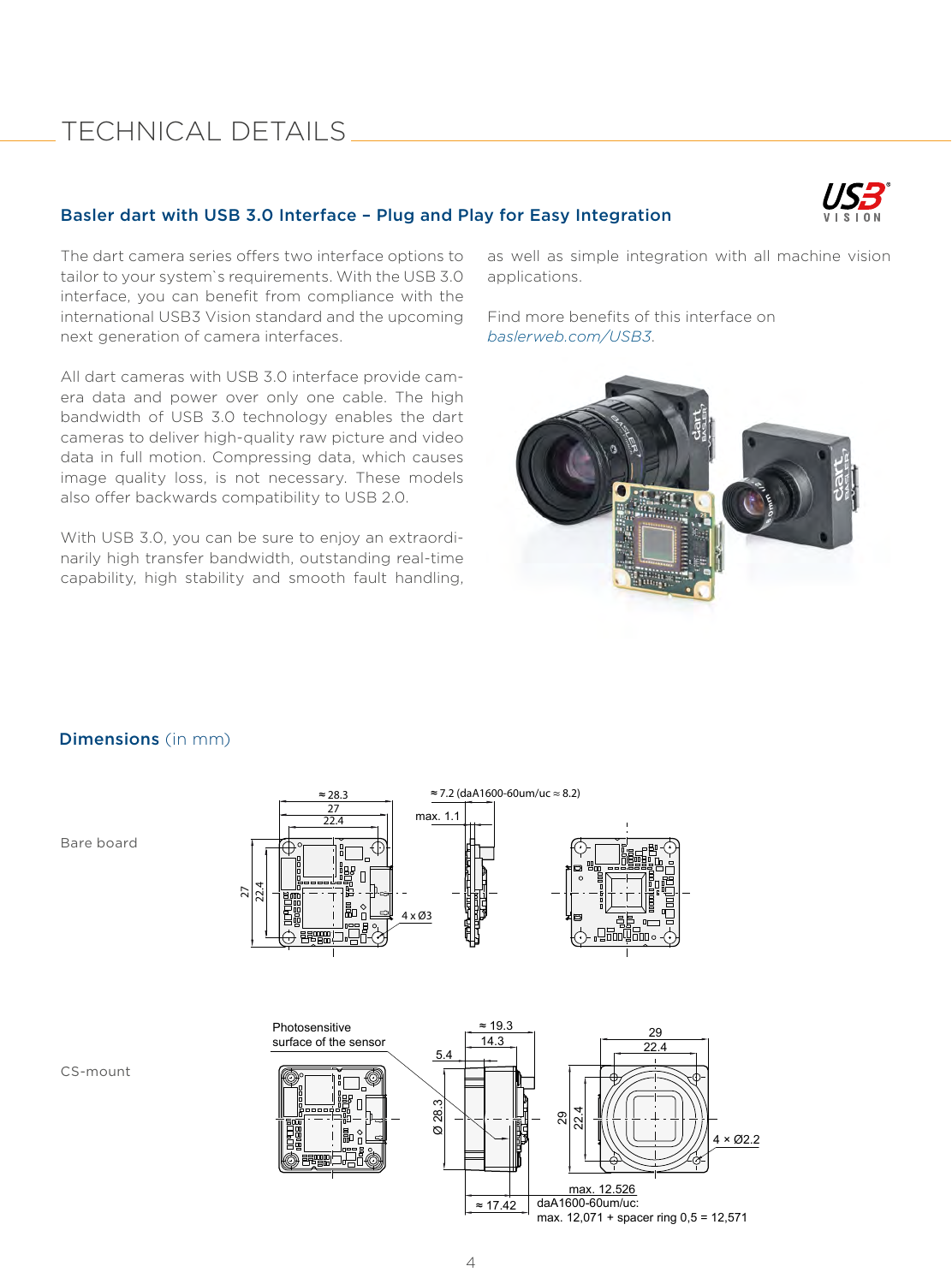### Specifications



| <b>Basler dart USB 3.0</b>                     | daA1280-54<br>um/uc                                                                                                                  | daA1600-60<br>um/uc | daA1920-15<br>um      | daA1920-30<br>um/uc | daA2500-14<br>um/uc |  |
|------------------------------------------------|--------------------------------------------------------------------------------------------------------------------------------------|---------------------|-----------------------|---------------------|---------------------|--|
| <b>Camera</b>                                  |                                                                                                                                      |                     |                       |                     |                     |  |
| Resolution $(H \times V)$ pixels)              | $1280 \times 960$                                                                                                                    | 1600×1200           | 1920×1080             | $1920 \times 1080$  | 2592×1944           |  |
| Sensor                                         | Aptina AR0134                                                                                                                        | EV76C570            | Aptina MT9P031        | Aptina MT9P031      | Aptina MT9P031      |  |
| Sensor Size (optical)                          | 1/3''                                                                                                                                | 1/1.8"              | 1/3.7"                | 1/3.7"              | 1/2.5"              |  |
| Sensor Technology                              | CMOS, global shutter                                                                                                                 |                     | CMOS, rolling shutter |                     |                     |  |
| Pixel Size [um <sup>2</sup> ]                  | $3.75 \times 3.75$                                                                                                                   | $4.5 \times 4.5$    | $2.2 \times 2.2$      | $2.2 \times 2.2$    | $2.2 \times 2.2$    |  |
| Frame Rate [fps]                               | 54                                                                                                                                   | 60                  | 15                    | 30                  | 14                  |  |
| Mono / Color                                   | Mono / Color                                                                                                                         |                     | Mono                  | Mono / Color        |                     |  |
| Video Output Format                            | Mono (8, 12), YUV 4:2:2 Packed (YCbCr 422), Bayer (8, 12), RGB 8                                                                     |                     |                       |                     |                     |  |
| Interface                                      | <b>USB 3.0</b>                                                                                                                       |                     |                       |                     |                     |  |
| Synchronization                                | Via external trigger or free-run                                                                                                     |                     |                       |                     |                     |  |
| <b>Exposure Control</b>                        | Programmable via the camera API Via external trigger or programmable via the camera API                                              |                     |                       |                     |                     |  |
| <b>Mechanical / Electrical</b>                 |                                                                                                                                      |                     |                       |                     |                     |  |
| Housing Size (L × W × H)<br>$\lceil mm \rceil$ | Bare board model: 7.2×27×27<br>S-mount models: $20 \times 29 \times 29$<br>(daA1600-60um/uc: 8.2×27×27)<br>CS-mount models: 20×29×29 |                     |                       |                     |                     |  |
| Housing Temperature                            |                                                                                                                                      |                     | Up to 50°C            |                     |                     |  |
| Lens Mount                                     |                                                                                                                                      | Bare board, S, CS   | Bare board            | Bare board, S, CS   |                     |  |
| Digital I/O                                    | 2 Fast-GPIO (configurable as In/Out)                                                                                                 |                     |                       |                     |                     |  |
| Power Requirements                             | Via USB 3.0 interface                                                                                                                |                     |                       |                     |                     |  |
| Power Suspend Mode                             | Yes, less than 20 mW, configurable                                                                                                   |                     |                       |                     |                     |  |
| Power Consumption<br>(typical)                 | $-1.3 W$                                                                                                                             | $-1.3 W$            | $-1.2 W$              |                     | $-1.3 W$            |  |
| Weight (typical)                               | S-, CS-mount models: <15g<br>Bare board model: <5g                                                                                   |                     |                       |                     |                     |  |
| Conformity                                     | CE, FCC, RoHS, UL, USB3 Vision                                                                                                       |                     |                       |                     |                     |  |
| Software / Driver                              |                                                                                                                                      |                     |                       |                     |                     |  |
| Driver                                         | Basler pylon Camera Software Suite or 3rd party USB3 Vision Software                                                                 |                     |                       |                     |                     |  |
| Operating System                               | Windows, Linux, Mac OS X                                                                                                             |                     |                       |                     |                     |  |
| Conformity                                     | <b>USB3 Vision, GenICam</b>                                                                                                          |                     |                       |                     |                     |  |

Specifications are subject to change without prior notice.

Latest specifications and availability can be found on our website [www.baslerweb.com/dart.](http://www.baslerweb.com/dart) Please visit [www.baslerweb.com/manuals](http://www.baslerweb.com/manuals)  for the detailed camera User's Manual and [www.baslerweb.com/thirdparty](http://www.baslerweb.com/thirdparty) for information on third party software.



S-mount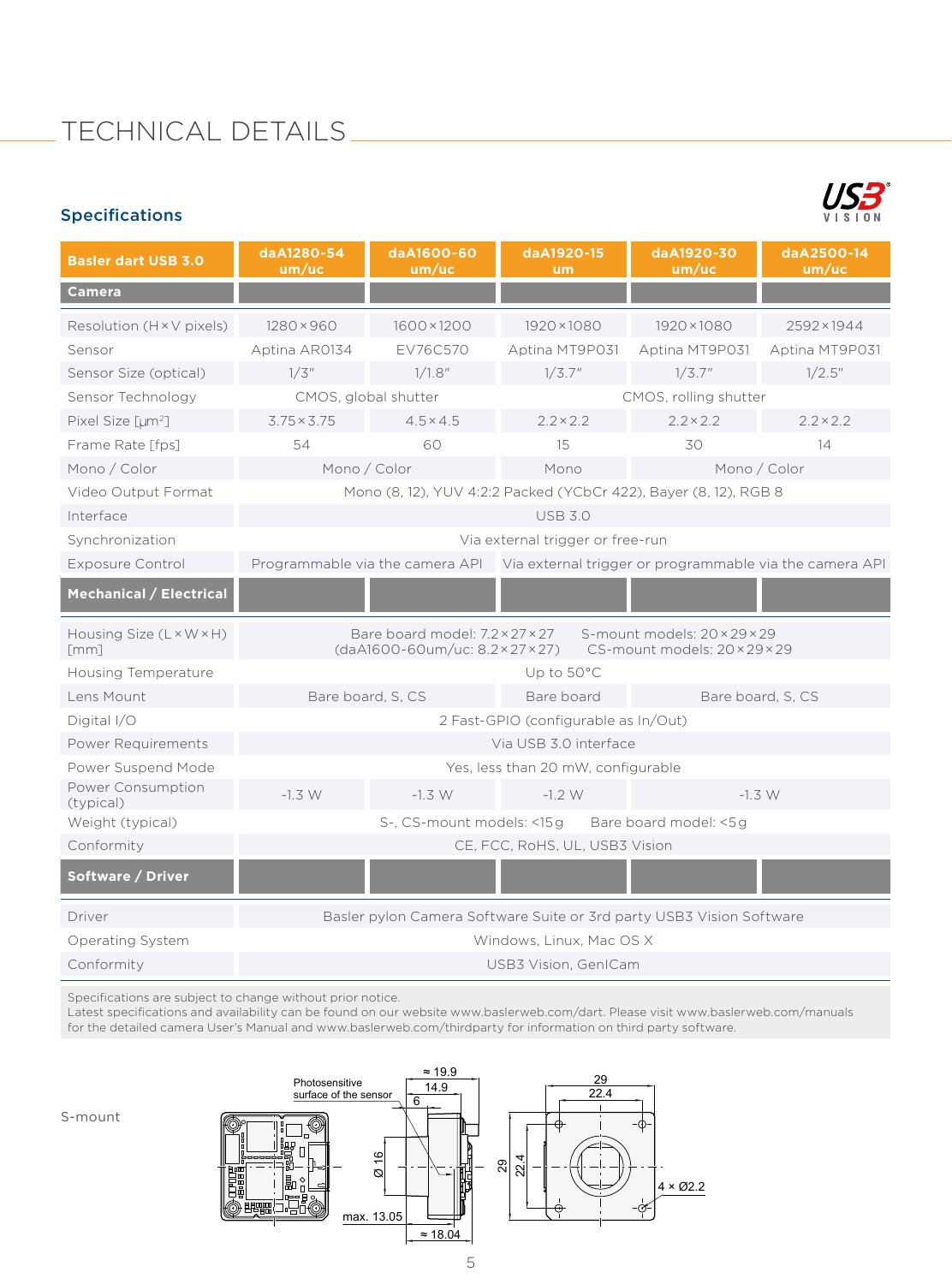### TECHNICAL DETAILS

### Basler BCON Interface Based on LVDS Technology – Flexible and Lean Embedded Vision Architectures



With the dart series, Basler introduces its BCON interface, developed to meet your challenging requirements in embedded vision technology. BCON offers high flexibility for connecting to LVDS-based technology, and is ideal for many applications with digital image processing. LVDS (Low-Voltage-Differential-Signaling) describes a standardized interface for high speed data transfer. As this does not define the image transmission in detail, Basler developed a unique interface for image data transfer called BCON. It also enables the developer of an embedded system to switch from one dart camera model to another without any additional integration costs or effort.

The dart BCON camera enables savings in your system's setup and operation. In particular, dart can be used with an embedded processing board for lean, next-generation imaging front end and vision architecture. Moreover, in-/output signals and power supply can be enabled through a Flat Flex cable. Powerful new-generation FPGA (Field Programmable Gate Array) boards, as well as SoCs (System on Chip), can be connected. Well known for Basler's cameras and also compatible with BCON, the pylon Camera Software Suite based on GenICam delivers an easyto-use SDK for seamless software integration of dart cameras.

The new dart models with BCON interface are also attractive to embedded technology experts through benefits including small board level design and powerful in-camera image optimization (PGI). Your choice includes e.g. factors such as lens mount, resolution, and speed provided by sensors from leading manufacturers. Secure your competitive advantage through improved performance and an optimized total cost of ownership for your vision system. To find out more please visit *[baslerweb.com/BCON](http://www.baslerweb.com/BCON)*.



### Dimensions (in mm)

Bare board



CS-mount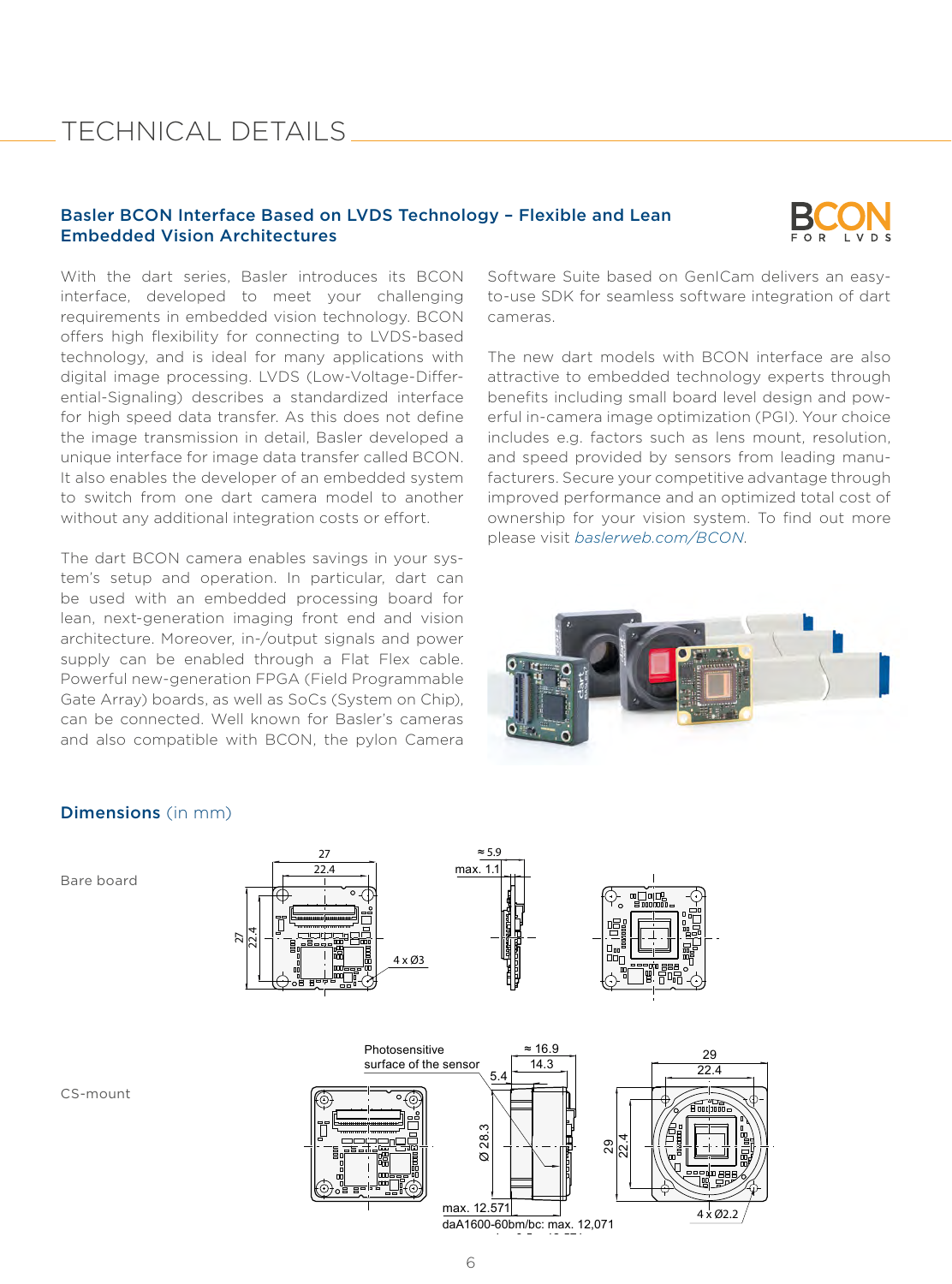## TECHNICAL DETAILS

### Specifications



| <b>Basler dart BCON</b>           | daA1280-54bm/bc                                                                                                                                                  | daA1600-60bm/bc                                               |                       | daA2500-14bm/bc  |  |  |
|-----------------------------------|------------------------------------------------------------------------------------------------------------------------------------------------------------------|---------------------------------------------------------------|-----------------------|------------------|--|--|
| <b>Camera</b>                     |                                                                                                                                                                  |                                                               |                       |                  |  |  |
| Resolution ( $H \times V$ pixels) | $1280 \times 960$                                                                                                                                                | 1600×1200                                                     |                       | 2592×1944        |  |  |
| Sensor                            | Aptina AR0134                                                                                                                                                    | EV76C570                                                      |                       | Aptina MT9P031   |  |  |
| Sensor Size (optical)             | 1/3"                                                                                                                                                             | 1/1.8"                                                        |                       | $1/2.5$ "        |  |  |
| Sensor Technology                 | CMOS, global shutter                                                                                                                                             |                                                               | CMOS, rolling shutter |                  |  |  |
| Pixel Size [um <sup>2</sup> ]     | $3.75 \times 3.75$                                                                                                                                               | $4.5 \times 4.5$                                              |                       | $2.2 \times 2.2$ |  |  |
| Frame Rate [fps]                  | 54                                                                                                                                                               | 60                                                            |                       | 14               |  |  |
| Mono / Color                      | Mono / Color                                                                                                                                                     |                                                               |                       |                  |  |  |
| Video Output Format               | Mono 8/12, YUV 4:2:2 Packed (YCbCr 422), Bayer 8/12, RGB 8                                                                                                       |                                                               |                       |                  |  |  |
| Interface                         | Basler BCON                                                                                                                                                      |                                                               |                       |                  |  |  |
| Synchronization                   | Via external trigger or free-run                                                                                                                                 |                                                               |                       |                  |  |  |
| <b>Exposure Control</b>           | Programmable via the camera API                                                                                                                                  | Via external trigger or<br>programmable via the<br>camera API |                       |                  |  |  |
| <b>Mechanical / Electrical</b>    |                                                                                                                                                                  |                                                               |                       |                  |  |  |
| Dimensions (L×W×H)[mm]            | Bare-Mount Models: 4.9×27×27<br>S-Mount Models: 17.5 × 29 × 29<br>$(daA1600-60bm/bc: 5.9 \times 27 \times 27)$<br>$CS$ -Mount Models: $16.9 \times 29 \times 29$ |                                                               |                       |                  |  |  |
| <b>Board Temperature</b>          | Up to $50^{\circ}$ C                                                                                                                                             |                                                               |                       |                  |  |  |
| Lens Mount                        | Bare board, S, CS                                                                                                                                                |                                                               |                       |                  |  |  |
| Digital I/O                       | 1 LVDS Input, 2 Outputs encoded with serial image data stream                                                                                                    |                                                               |                       |                  |  |  |
| Power Requirements                | Via Basler BCON interface                                                                                                                                        |                                                               |                       |                  |  |  |
| Power Consumption (typical)       | $-1.3 W$<br>$-1.3 W$                                                                                                                                             |                                                               | $-1.4 W$              |                  |  |  |
| Weight (typical)                  | S-, CS-mount models: <15g Bare board model: <5g                                                                                                                  |                                                               |                       |                  |  |  |
| Conformity                        | CE, FCC, RoHS                                                                                                                                                    |                                                               |                       |                  |  |  |
| Software / Driver                 |                                                                                                                                                                  |                                                               |                       |                  |  |  |
| Driver                            | Basler pylon Camera Software Suite                                                                                                                               |                                                               |                       |                  |  |  |
| Operating System                  | Linux - 32 bit and 64 bit                                                                                                                                        |                                                               |                       |                  |  |  |
| Conformity                        | GenICam                                                                                                                                                          |                                                               |                       |                  |  |  |

Specifications are subject to change without prior notice.

Latest specifications can be found on our website. Please visit [www.baslerweb.com/manuals](http://www.baslerweb.com/manuals) for the detailed camera User's Manual and [www.baslerweb.com/thirdparty](http://www.baslerweb.com/thirdparty) for information on third party software.



CS-mount